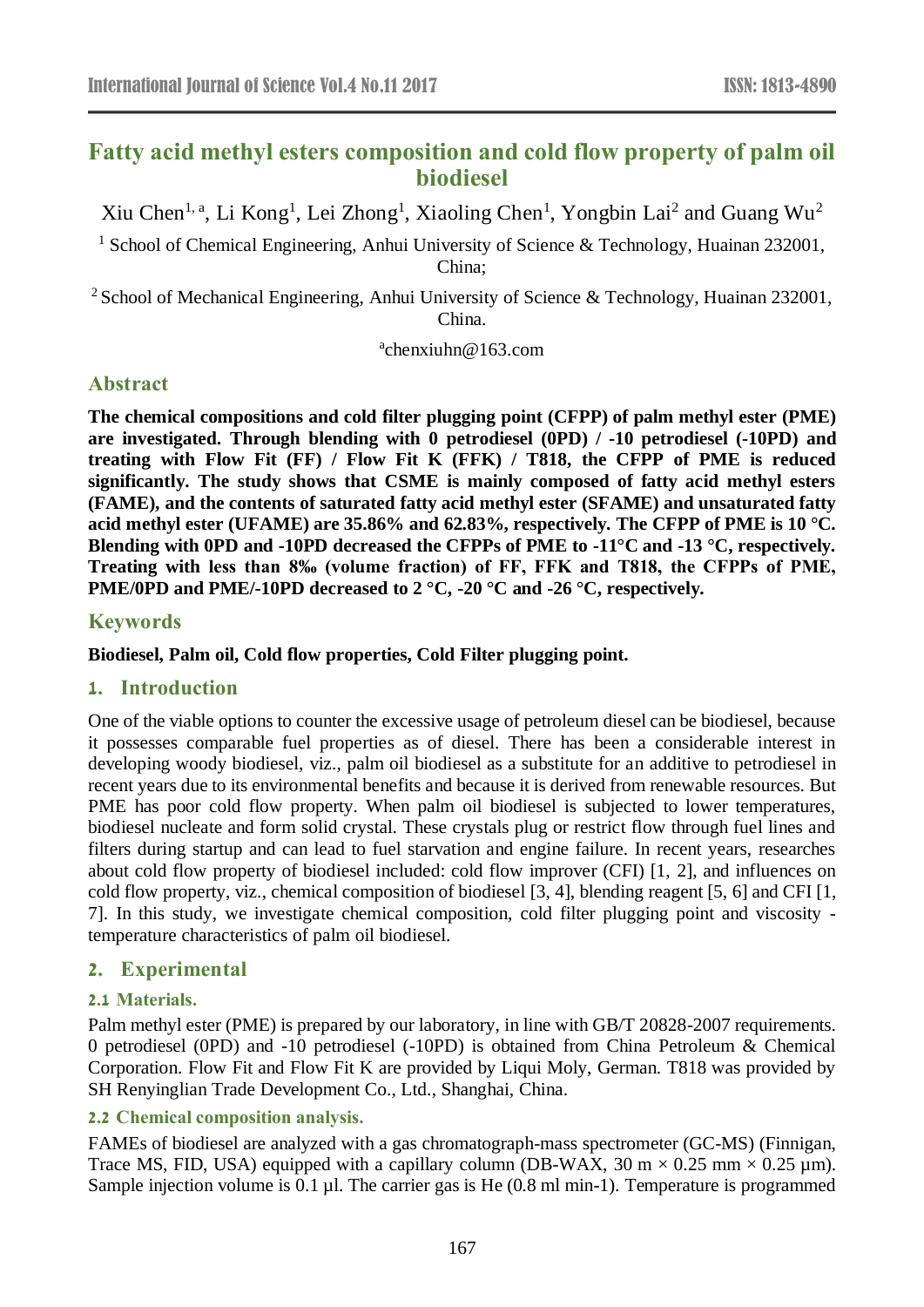as follows: 180 °C maintained for 0.5 min; 6 °C min-1 from 180 °C to 215 °C; and 3 °C min-1 from 215 °C to 230 °C maintained for 13 min.

#### **2.3 Cold Filter plugging point measured.**

CFPPs of biodiesel and blended biodiesel are measured with a SYP2007-1 Low Temperature Multi-function Tester (Shanghai BOLEA Instrument & Equipment Co. Ltd., China) in accordance with SH/T 0248-2006.

#### **3. Results and discussion**

#### **3.1 Composition.**

GC-MS is utilized to analyze the chemical composition of PME, 0PD and -10PD. The gas chromatogram is shown in Fig.1. The chemical composition is shown in Table 1 and Table 2.



Fig. 1 The gas chromatogram of PME

|  |  |  | Table 1 The main chemical composition of 0PD and $-10PD$ (w)/% |  |  |  |
|--|--|--|----------------------------------------------------------------|--|--|--|
|--|--|--|----------------------------------------------------------------|--|--|--|

| Content C <sub>8</sub> C <sub>9</sub> C <sub>10</sub> C <sub>11</sub> C <sub>12</sub> C <sub>13</sub> C <sub>14</sub> C <sub>15</sub> C <sub>16</sub> C <sub>17</sub> C <sub>18</sub> C <sub>19</sub> C <sub>20</sub> C <sub>21</sub> C <sub>22</sub> C <sub>24</sub> C <sub>26</sub> |  |  |  |  |  |  |  |                                                                                      |  |  |  |  |  |  |  |
|---------------------------------------------------------------------------------------------------------------------------------------------------------------------------------------------------------------------------------------------------------------------------------------|--|--|--|--|--|--|--|--------------------------------------------------------------------------------------|--|--|--|--|--|--|--|
| 0PD -                                                                                                                                                                                                                                                                                 |  |  |  |  |  |  |  | 0.00 0.00 5.85 9.91 7.88 1.80 6.42 6.91 9.15 3.76 6.53 6.41 3.97 3.92 2.59 0.00 0.00 |  |  |  |  |  |  |  |
| -10PD 0.36 1.75 5.51 4.09 6.70 2.24 4.37 12.69 3.83 6.65 1.38 0.81 1.35 8.52 0.00 0.74 0.27                                                                                                                                                                                           |  |  |  |  |  |  |  |                                                                                      |  |  |  |  |  |  |  |
| Note: $C_m$ is the shorthand of alkane; m means the carbon number of alkane.                                                                                                                                                                                                          |  |  |  |  |  |  |  |                                                                                      |  |  |  |  |  |  |  |

| Table 2 The main chemical composition of PME (w)/% |  |  |
|----------------------------------------------------|--|--|

| RBME<br>$C_{14:0}$ $C_{16:0}$ $C_{18:0}$ $C_{20:0}$ $C_{22:0}$ $C_{24:0}$ $C_{26:0}$ $C_{16:1}$ $C_{18:1}$ $C_{20:1}$ $C_{18:2}$ $C_{18:3}$<br>1.44 26.95 6.40 0.72 0.21 0.14 0.42 42.13 0.34 0.15 18.20 1.59<br>Content |  |  |  |  |  |  |  |  |  |  |  |
|--------------------------------------------------------------------------------------------------------------------------------------------------------------------------------------------------------------------------|--|--|--|--|--|--|--|--|--|--|--|
|                                                                                                                                                                                                                          |  |  |  |  |  |  |  |  |  |  |  |
|                                                                                                                                                                                                                          |  |  |  |  |  |  |  |  |  |  |  |

Note: C<sub>m:n</sub> is the shorthand of fatty acid methyl ester; *m* means the carbon number of fatty acid; *n* means the number of  $C=C$ .

From Table 1, the main chemical compositions of OPD are the alkane composed by  $C_{10}$ - $C_{22}$ , and -10PD by  $C_8$ - $C_{26}$ . From Table 2, it can see that PME is mainly composed of long chain fatty acid methyl esters (FAME) of 14-24 even-numbered C atoms. They contain: saturated fatty acid methyl esters (SFAME)  $C_{14:0}$ -C<sub>24:0</sub>, unsaturated fatty acid methyl esters (UFAME)  $C_{16:1}$ -C<sub>22:1</sub>, C<sub>18:2</sub> and C<sub>18:3</sub>. The mass fractions of SFAME and UFAME are 35.86% and 62.83%, respectively.

#### **3.2 Cold flow property**

PME has relatively poor cold flow properties due to its high amount of SFAME (35.86%). The CFPP of PME is 10 °C. It has limited the application in cooler weather.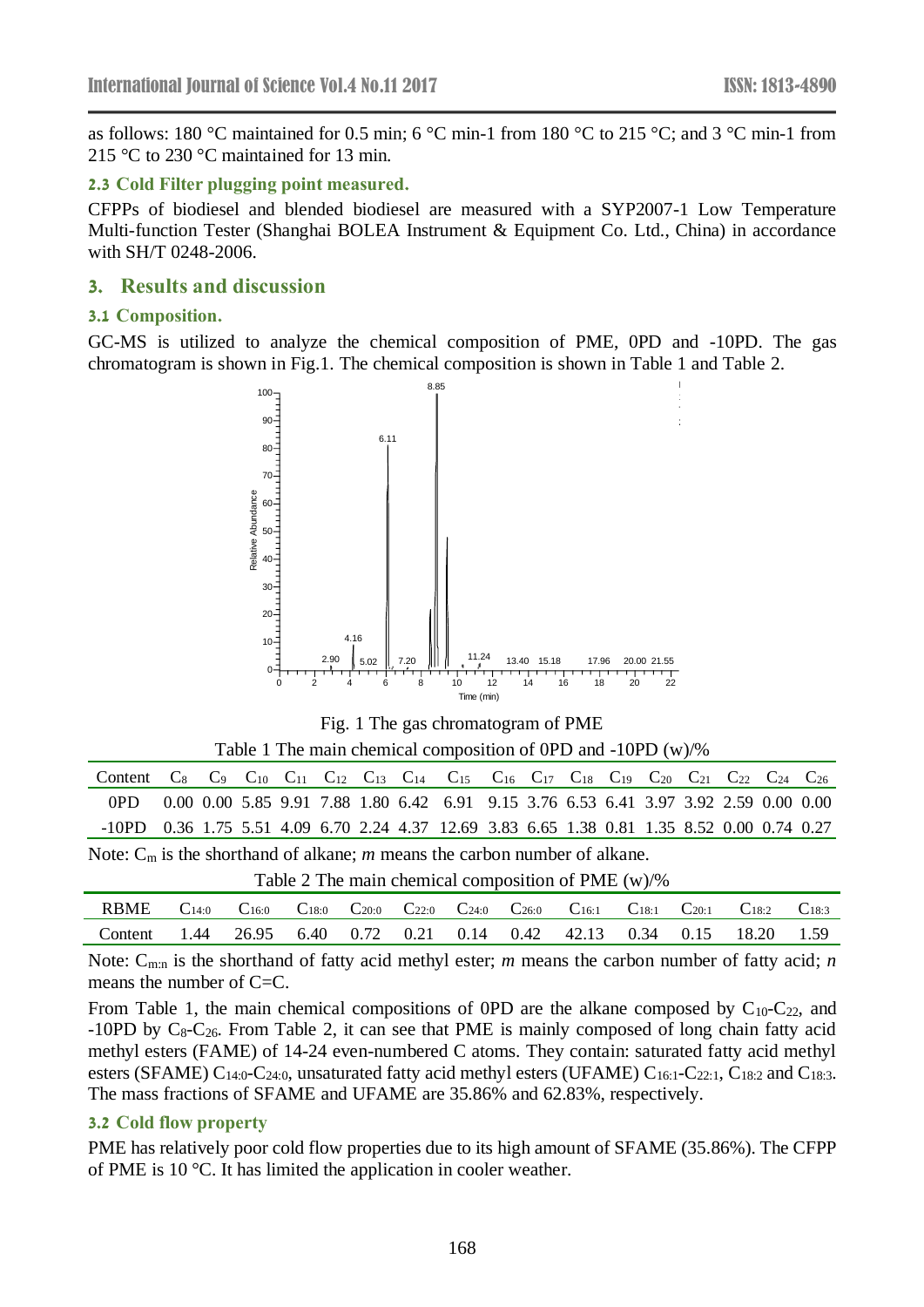### **3.3 Improvement of cold flow property**

### **3.3.1 Crystallization fractionation**

PME crystallization fractionation is carried out at cooling rate of 1°C/min and interval of temperature of 25-0°C, staying at this temperature for 24h. Then liquid-solid separation is carried out to obtain crystallization fractionation biodiesel (PME-CF), and yield is 68.2%. PME-CF chemical compositions are analyzed by GC-MS, and mass fraction of SFAME is 25.01%. Byproducts (solid) are used for summer biodiesel and oil chemical industry.

The CFPP of PME-CF is  $2^{\circ}$ C, it is 8  $^{\circ}$ C lower than that of PME. It is chiefly because amount of SFAME is decreased by crystallization fractionation. Biodiesel may be considered a pseudobinary solution consisting of high-melting-point SFAME (solute) and low-melting-point UFAME (solvent). According to solution crystallization theory, the more SFAME, the easier biodiesel crystallization, the higher CFPP, the poorer cold flow properties for biodiesel. The mass fraction of SFAME of PME and PME-CF was 35.86% (Table 1) and 25.01%, respectively. Crystallization fractionation was a useful way to reduce CFPP by reducing SFAME content.

#### **3.3.2 Blending with petrodiesel**

The CFPPs of PME/0PD and PME/-10PD are shown in Fig.2. It shows a relation between CFPP and the PME blending ratio. With the petrodiesel blending ratio increasing, the CFPP of PME/0PD and PME/-10PD decreased to -21 °C and -24 °C, respectively. That is chiefly because that blending with petrodiesel not only decreased SFAME content but also could form a eutectic mixture between PME long SFAME and petrodiesel long chain alkane. At the low temperature the component would change when the 0PD or -10PD are added into PME, it would effectively prevent crystals forming a three-dimensional network by changing the shape and size of crystals.



Fig. 3 The CFPP of PME/-10PD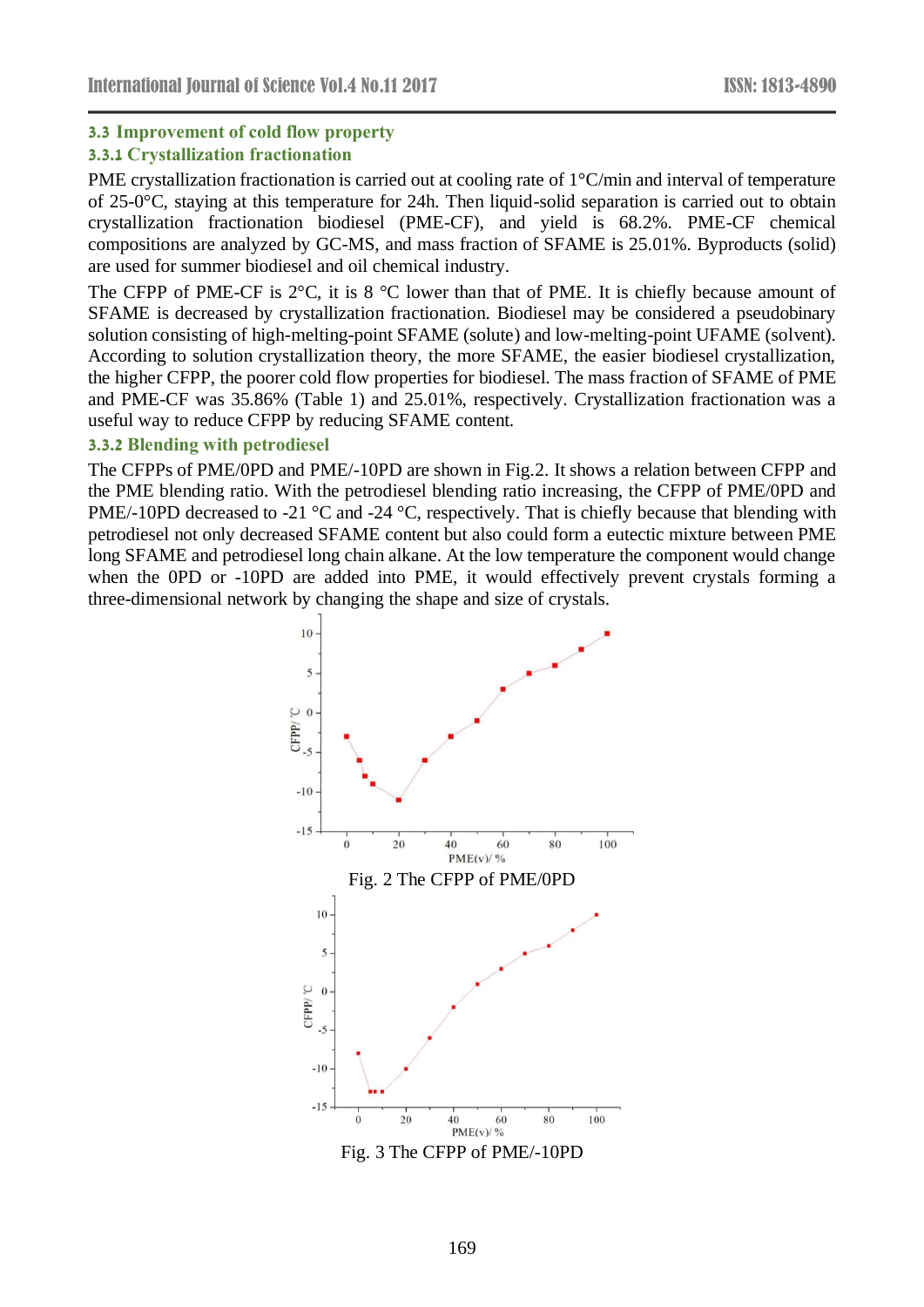#### **3.3.3 Treating with CFI additives**

The optimum volume fraction of additives is shown in Table 3. The CFPPs of PME/0PD and PME/-10PD treating with FF, FFK and T818 are given in Fig.4 and Fig.5, respectively. The CFPP of PME is reduced from 10 °C to 5 °C, 4 °C and 5 °C when add FF, FFK and T818, respectively. Meanwhile, the CFPPs of PME/0PD are decreased to -19 $^{\circ}$ C, -19 $^{\circ}$ C and -20 $^{\circ}$ C, respectively; the CFPPs of PME/-10PD are decreased to -24°C, -24°C and -25 °C, respectively . It is mainly because that the crystallization behavior of FAME in oils is easily affected by CFI. FF, FFK or T818 which absorbs on the surface of crystals can hold up the process, that crystals grow up and stuck together with each other, and then that is difficult to form the three-dimensional network structure. It can be seen that treating with FF, FFK and T818 can reduce the CFPP of PME, PME/0PD and PME/-10PD efficiently.

Table 3 optimum volume fraction of CFI

| Oil sample                                                                                                                                                                                                                                                                                                                        | <b>PME</b><br><b>B90</b><br><b>B80</b><br><b>B70</b><br><b>B60</b><br><b>B50</b><br><b>B40</b><br><b>B30</b><br><b>B20</b>                                                                                                 |   |   |       |   |       |   |   |   |                |              | B <sub>5</sub> | <b>PD</b>    |
|-----------------------------------------------------------------------------------------------------------------------------------------------------------------------------------------------------------------------------------------------------------------------------------------------------------------------------------|----------------------------------------------------------------------------------------------------------------------------------------------------------------------------------------------------------------------------|---|---|-------|---|-------|---|---|---|----------------|--------------|----------------|--------------|
| $FF/v\%$                                                                                                                                                                                                                                                                                                                          | 6                                                                                                                                                                                                                          | 6 | 6 | 6     | 6 | 6     | 6 | 6 | 6 | $\overline{3}$ | 3            | 3              | $\mathbf{1}$ |
| $FFK/\sqrt{v}$                                                                                                                                                                                                                                                                                                                    | 8                                                                                                                                                                                                                          | 8 | 8 | $8\,$ | 8 | $8\,$ | 6 | 3 | 3 | $\mathbf{1}$   | $\mathbf{1}$ | $\mathbf{1}$   | $\mathbf{1}$ |
| T818/v%                                                                                                                                                                                                                                                                                                                           | 8                                                                                                                                                                                                                          | 8 | 8 | 8     | 8 | 8     | 6 | 6 | 3 | $\mathbf{1}$   | $\mathbf{1}$ | $\mathbf{1}$   | $\mathbf{1}$ |
|                                                                                                                                                                                                                                                                                                                                   | $10\,$<br>- without CFI<br>- Flow Fit<br>5<br>- Flow Fit K<br>T818<br>$\boldsymbol{0}$<br>CFP <sub>V</sub> °C<br>$-5$<br>$-10$<br>$-15$<br>$-20$<br>B7 B10 B20 B30 B40 B50 B60 B70 B80 B90PME<br>B <sub>5</sub><br>PME/0PD |   |   |       |   |       |   |   |   |                |              |                |              |
| Fig. 4 CFPP of PME, PME/0PD without/with CFI<br>$\blacksquare$ without CFI<br>$10 -$<br>$\bullet$ Flow Filt<br>$\triangle$ Flow Filt K<br>5<br>$\overline{Y}$ T818<br>$\boldsymbol{0}$<br>$-5$<br>CFPP <sup></sup> °C<br>$-10$<br>$-15$<br>$-20$<br>$-25$<br>$-30-$<br>B5 B7 B10 B20 B30 B40 B50 B60 B70 B80 B90 PME<br>PME/-10PD |                                                                                                                                                                                                                            |   |   |       |   |       |   |   |   |                |              |                |              |

Fig.5 CFPP of PME, PME/-10PD without/with CFI